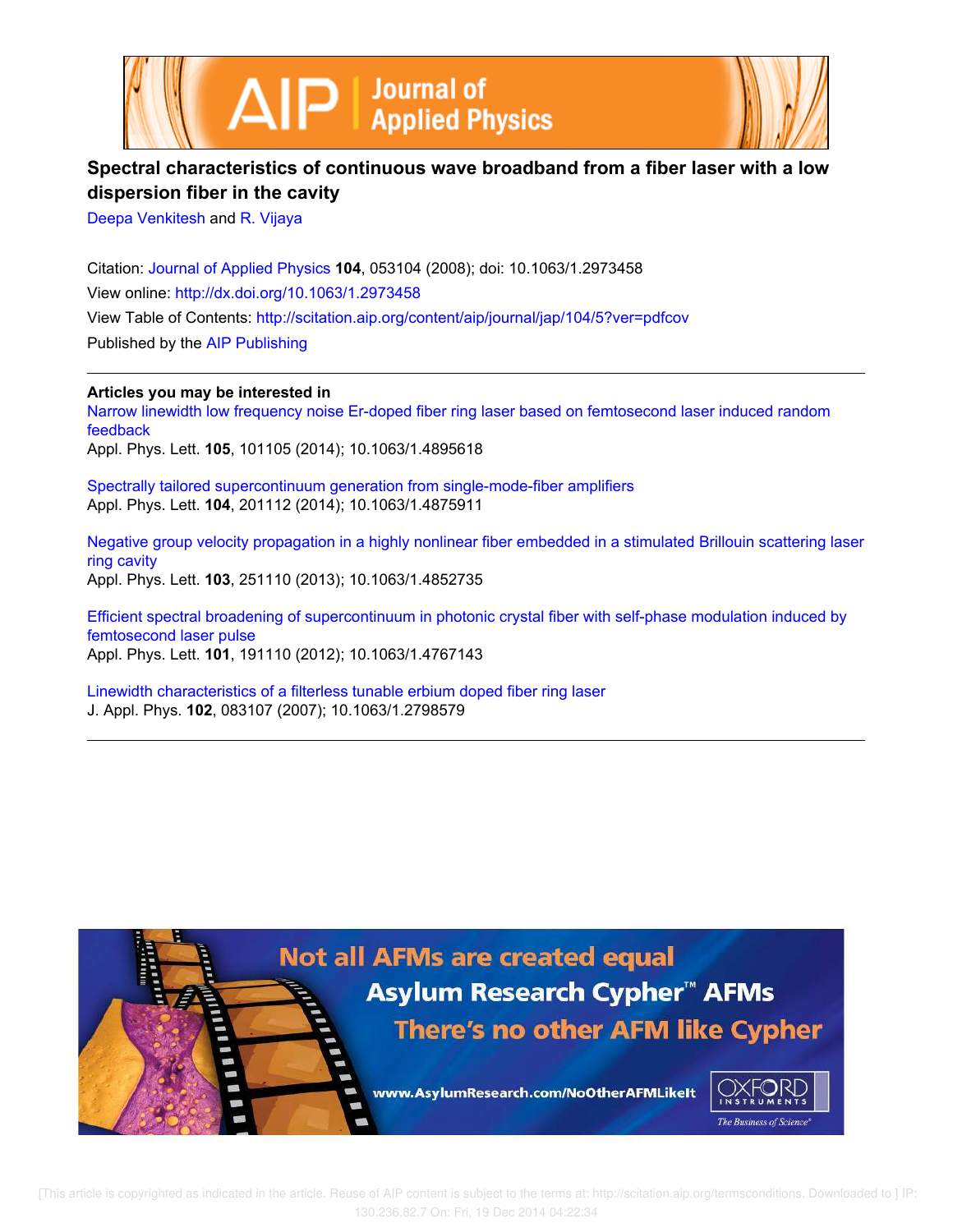## **Spectral characteristics of continuous wave broadband from a fiber laser with a low dispersion fiber in the cavity**

Deepa Venkitesh<sup>1,2</sup> and R. Vijaya<sup>1,a)</sup>

<sup>1</sup>*Department of Physics, Indian Institute of Technology-Bombay, Powai, Mumbai 400076, India* <sup>2</sup>*Department of Physics, VES College of Arts, Science and Commerce, Sindhi Society, Chembur, Mumbai 400071, India*

Received 12 March 2008; accepted 23 June 2008; published online 3 September 2008-

The spectral width of the continuous wave broadband generated in an erbium doped fiber ring laser containing a dispersion shifted fiber (DSF) in a filterless cavity is found to be governed by the nature of the gain spectrum of the doped fiber, in addition to the nonlinear effects. This dependence is studied experimentally with different lengths of the doped fiber and the DSF. Spectral broadening is demonstrated in the conventional (C) and long wavelength (L) bands using pump powers less than 200 mW, with an appropriate choice of cavity parameters. The generated broadband is demultiplexed in the *C*-band to prove its utility in optical communication systems. © *2008 American Institute of Physics*. DOI: 10.1063/1.2973458

### **I. INTRODUCTION**

Different schemes for spectral broadening, multiline generation, and supercontinuum generation from an erbium doped fiber (EDF) ring laser (EDFRL) have been studied in the past in both the continuous wave (cw) and mode locked operations due to their relevance in diverse fields such as long haul fiber optic communication systems, spectroscopy, optical fiber sensors, component testing, and fiber optic gyroscopes. Both multiwavelength and broadband emissions have been achieved by cooling the EDF to 77 K (Refs. 1 and 2) using frequency shifting techniques<sup>3,4</sup> or by invoking different kinds of nonlinearities such as stimulated Brillouin scattering, <sup>5</sup> Raman Scattering,  $6-8$  and four wave mixing  $9-11$ (FWM) and by using specialty fibers.<sup>12–15</sup> Most of the cw supercontinuum generation schemes which utilize the nonlinear effects in fibers use very high pump powers of the order of watts.<sup>15-17</sup> Dispersion shifted fibers (DSFs) have been used as the nonlinear medium for demonstrating multiline generation through FWM of the wavelengths selected by the multiline filters or multiple Bragg gratings incorporated into the cavity. $\frac{10,11}{2}$ 

In this paper, we investigate the mechanism of spectral broadening in a cw-EDFRL, with the inclusion of DSF in the cavity in a *filterless configuration* for pump powers less than 200 mW. The absence of a frequency selective filter in this configuration enables the utilization of the large number of longitudinal modes that are naturally supported by the cavity toward nonlinear mixing processes. The multiple FWM processes occurring between these closely spaced longitudinal modes in the DSF result in spectral broadening throughout the gain spectrum of the EDF. The focus of this paper is to highlight the mechanism of spectral broadening by comparing the experimental results with the estimated *small-signal gain* spectrum of the doped fiber and to identify the appropriate cavity parameters for achieving large spectral widths

with relatively low pump powers. Though the system is gain saturated in the steady state, the nature and the extent of broadening due to the increase in pump power are experimentally found to be guided by the nature of the small-signal gain due to the filterless configuration employed here.

### **II. EXPERIMENTAL SETUP**

The experimental setup consists of a typical unidirectional ring cavity with a small length  $(L)$  of an EDF pumped by a laser operating at 980 nm.<sup>18,19</sup> A fraction  $(R)$  of the output power from the fiber is fed back to the input through a directional coupler to complete the ring cavity structure. *R* is chosen to be 0.99 to ensure maximum intracavity power for enhanced nonlinear processes. *L*, *R*, and the intracavity attenuation decide the wavelength of operation of a filterless laser.<sup>19–23</sup> The output is observed on an optical spectrum analyzer, which has a resolution bandwidth of 0.1 nm. Keeping *L* and *R* constant, a tunable laser is demonstrated by introducing additional loss  $(\alpha)$  using a wavelength insensitive variable optical attenuator in the cavity. $^{24}$  It has been demonstrated previously that lasing is not restricted to the prominent peaks at 1530 and 1560 nm in the amplified spontaneous emission spectrum for a filterless laser. In a filterless ring cavity, all the wavelengths fed back at the input undergo multiple passes through the cavity and the lasing wavelength is the one for which the gain matches the cavity losses. Initially, the mode corresponding to the peaks in the gain spectrum would experience the maximum gain, but its gain drops fast due to saturation. This transient effect is practically not observable. The mode which has sufficient gain to counter the cavity losses is supported for lasing. The lasing wavelength of a filterless laser is decided by the length of the doped fiber, the reflectivity, the nature of the small-signal gain spectrum, and the cavity losses. Such a laser is tunable throughout the gain spectrum of the EDF, with the appropriate choice of cavity parameters. $24-26$ 

a)Author to whom correspondence should be addressed. Electronic mail: rvijaya@phy.iitb.ac.in.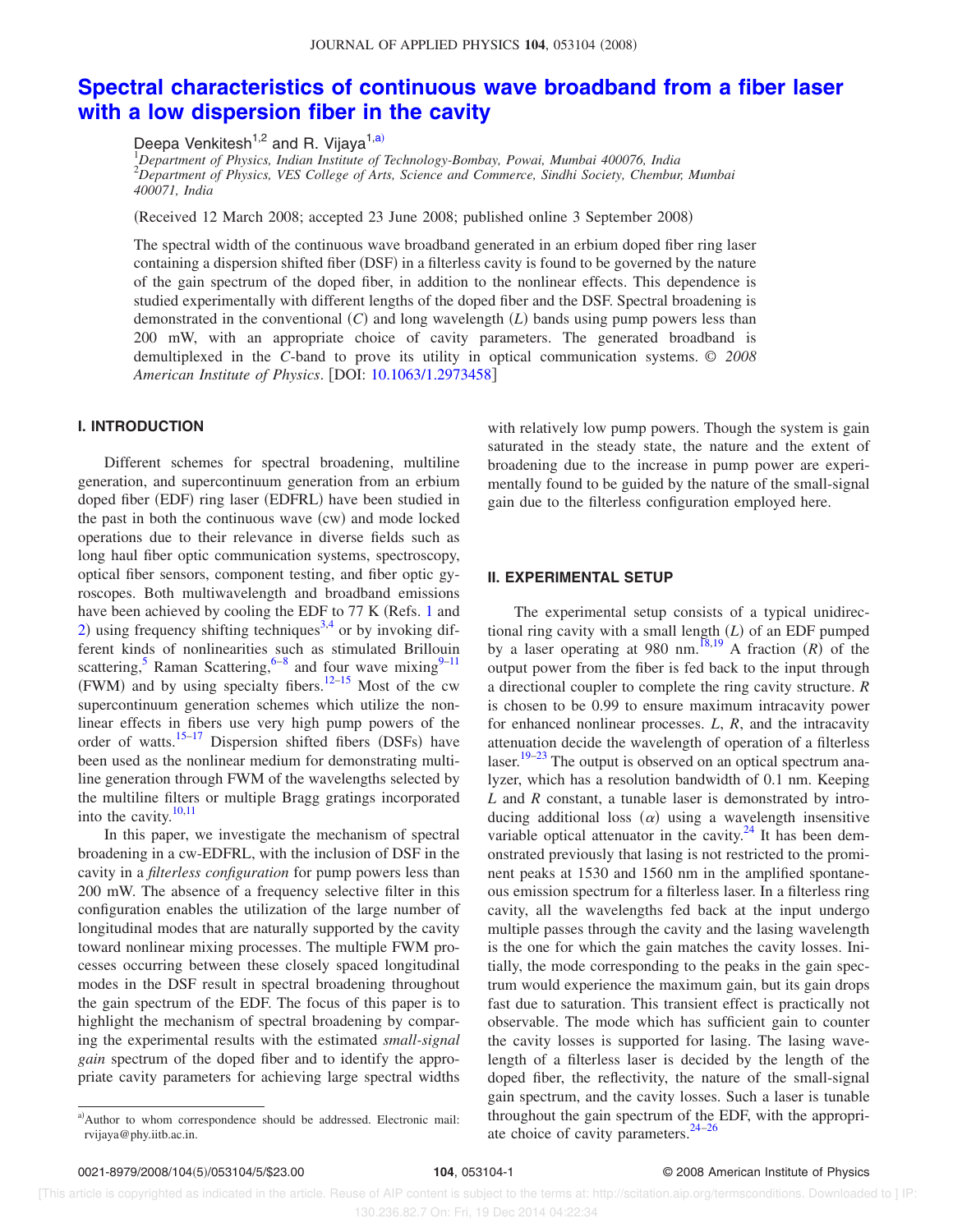

FIG. 1. (Color online) Spectral output of the EDFRL with (a) no additional fiber inserted in the cavity, (b) 2 km of SMF, and (c) different lengths of DSF inserted in the cavity. *P* indicates the pump power in each case.

#### **III. RESULTS AND DISCUSSION**

For a given cavity configuration, the linewidth of the filterless laser increases significantly with pump power, and the extent of this increase is decided by the wavelength of operation.<sup>27</sup> This natural linewidth of the laser is one of the primary factors that influence the extent of spectral broadening when a DSF is introduced into the fiber ring cavity. In order to quantify the extent of broadening due to the nonlinear effects, the spectral width is measured with different lengths of DSF introduced into the cavity.

Figure  $1(a)$  shows the output spectrum of the EDFRL, with *L*=4.7 m, with no additional intracavity elements. It is observed that the linewidth, measured at 20 dB below the maximum power, is  $\leq 1$  nm at a pump power *(P)* of 20 mW (thin green line) and it increases to about  $2 \text{ nm}$  at  $P$  $= 200$  mW (thick blue line). The increase in linewidth with an increase in pump power is attributed to the multiple FWM processes between the surviving longitudinal modes<sup>28,29</sup> rather than to the increased noise due to spontaneous emissions.<sup>30</sup> The frequency separation between the longitudinal modes being small, phase matching between these frequencies is significant enough to result in an efficient mixing process, leading to a measurable increase in linewidth, even in the absence of a significant length of nonlinear fiber in the cavity.

A standard single mode fiber (SMF) (with zero dispersion wavelength of 1312 nm) with length of 2 km is now introduced into the cavity. Figure  $1(b)$  shows the output of the laser in this case. It is observed that the spectral width is similar to that in Fig.  $1(a)$ . A large dispersive phase introduced by the SMF hampers the phase matching in the FWM. On the other hand, introduction of a nonlinear medium into the cavity would result in the enhancement of these FWM processes. Figure  $1(c)$  shows the output spectra when different lengths of DSF (zero dispersion wavelength at 1544 nm) are introduced into the cavity, with  $\alpha$  adjusted in each case so that the center wavelength of lasing  $(\lambda_c)$  is the same in each case. Propagation through DSF results in improved phase matching efficiencies in an enhanced spectral width of the cw output, thus ratifying the concept of nonlinear mixing between the multiple longitudinal modes. Further increase in the length of DSF increases the interaction length for the nonlinear processes, resulting in enhanced FWM efficiency and in a spectrally broader output. The 20 dB spectral spread is 3 nm for a DSF length of 1 km, while it is 4 nm for a DSF length of 2.5 km and 6 nm for a DSF length of 16 km, as can be seen in Fig. 1(c). The power at  $\lambda_c$  is reduced for longer lengths due to the redistribution of powers within the supported longitudinal modes through FWM.

In order to analyze the effect of FWM on the spectral features throughout the emission range of the fiber, a fixed length of 1 km of DSF is chosen and  $\alpha$  is varied, so as to tune the  $\lambda_c$ . The results are shown in Fig. 2. For all values of  $\alpha$ , increase in pump power results in increased spectral width. However, the extent of this broadening is specific to a given wavelength range and a maximum spread of 28 nm is observed in the case of  $\alpha = 0.5$  dB with  $\lambda_c = 1585$  nm. This result indicates that, in addition to the nonlinear mixing ef-



FIG. 2. (Color online) Spectral output from the EDFRL, with EDF of length of 4.7 m and DSF of length of 1 km. Thin green and thick blue lines correspond to low (20 mW) and high (200 mW) pump powers, respectively.

 [This article is copyrighted as indicated in the article. Reuse of AIP content is subject to the terms at: http://scitation.aip.org/termsconditions. Downloaded to ] IP: 130.236.82.7 On: Fri, 19 Dec 2014 04:22:34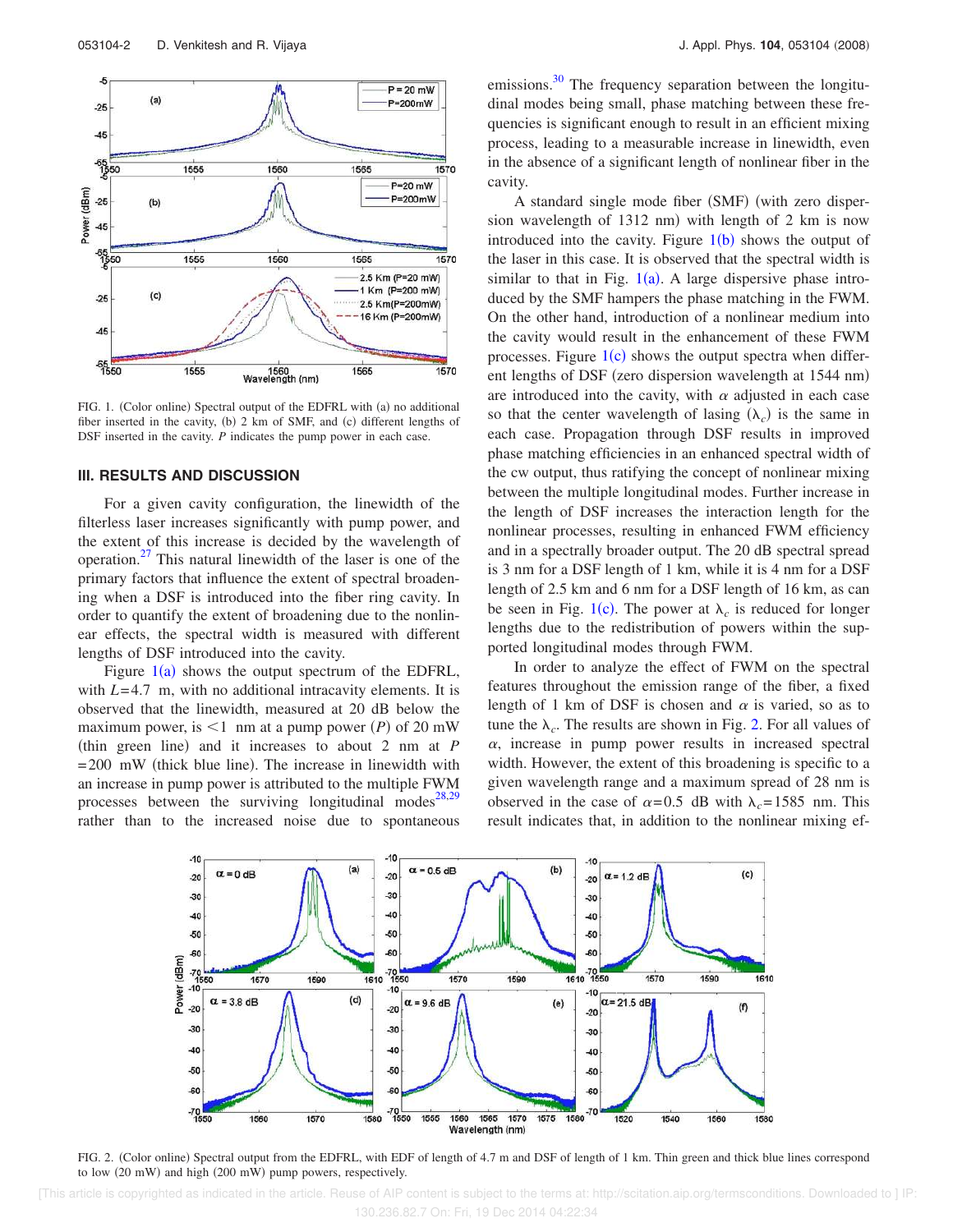

FIG. 3. (Color online) Gain coefficient calculated for inversions from −0.2 to 0.4 in steps of 0.05. Inset shows the gain coefficient for a smaller wavelength range.

fects, the spectral features of broadening are significantly influenced by the emission and absorption characteristics of the fiber.

These features can be investigated through the spectral dependence of the small-signal gain coefficient  $(g)$  on the wavelength independent average inversion levels  $(d)$  in the fiber calculated using

$$
g = \Gamma_s \rho L \left[ \sigma_e(\lambda_s) \left( \frac{1+d}{2} \right) - \sigma_a(\lambda_s) \left( \frac{1-d}{2} \right) \right],\tag{1}
$$

where  $\Gamma_s$  accounts for the transverse overlap of the signal beam with the dopant ions, while  $\sigma_e$  and  $\sigma_a$  are the emission and absorption cross sections of the EDF at the signal wavelength  $\lambda_s$ , and  $\rho$  is the dopant concentration of the fiber used. $31$  It should be emphasized that, in the absence of an intracavity filter or a seed wavelength in the cavity, the lasing process is initiated from the amplified spontaneous emission, whose characteristics are very well represented by the smallsignal gain calculated using Eq.  $(1)$ . Hence, even though the propagating field in the cavity experiences saturated gain in steady state, the above analysis based on the small-signal gain is still valid for the interpretation of spectral characteristics of the laser in the filterless configuration.

Figure 3 shows a family of curves indicating the spectral dependence of *g* for the EDF with length of 4.7 m calculated for different values of *d*. For a given *d*, the lasing wavelength is the one for which the *g* matches the net intracavity loss (shown as the loss line in the inset of Fig.  $3$ ). *d* can be increased by increasing the pump power in an experiment. Since the nature of the spectral dependence of *g* changes significantly with *d*, it is useful to obtain an approximate estimate for *d* for a given experimental condition in order to identify the wavelength of interest in the family of curves shown in Fig. 3. For  $\alpha = 21.5$  dB, simultaneous lasing is observed at  $\sim$ 1530 and 1560 nm in the experiments as can be seen in Fig.  $2(f)$ ]. The gain spectrum corresponding to *d*  $=0.15$  (shown as a bold line in Fig. 3) can compensate for this loss and an additional loss of about 7 dB in the cavity attributed to the wavelength division multiplexer, isolator,

and other splices) and simultaneously allow lasing at the two specified wavelengths. The same inversion level of  $d=0.15$ can result in lasing at 1590 nm at a smaller value of  $\alpha$ . For example, in the case of  $\alpha=0$  dB, the lasing wavelength is close to 1590 nm [seen in Fig.  $2(a)$ ], corresponding to an additional loss of 7 dB in the cavity. The gain spectrum at an inversion of  $d=0.15$  shown in the expanded scale in the inset of Fig. 3 indicates the lasing wavelength as 1590 nm. *d* is numerically small due to the large absorption in the *C*-band. It should be reiterated that the estimate of *d* is not exact since the contribution due to nonlinear mixing and its effect on inversion and the spectral response of the other intracavity components are not included in this model. However, this estimate is useful to interpret the spectral width obtained at the output.

The natural linewidth of the laser is decided by the flatness of the gain coefficient, which is different in different wavelength ranges, as can be seen in Fig. 3. As  $\alpha$  increases, the lasing wavelength decreases, corresponding to an upward shift in the loss line. This results in the deviation from the flatter regions of the gain spectrum, and hence, in smaller values of spectral spread, especially for the values of *d* corresponding to our experiment and as can be seen in Figs.  $2(c) - 2(e)$ . For  $d = 0.15$ , the *g* in the region of 1570–1600 nm is flat, resulting in a larger number of participating modes in multiple FWM processes and an enhanced spectral spread, as can be seen in Fig.  $2(b)$ . Thus, the key to obtain the largest spectral spread at relatively lower values of pump power is to operate at those inversion levels and intracavity loss values where the gain spectrum is flat and to simultaneously provide a sufficient length of the nonlinear fiber. Broadband generation is thus favored in the *L*-band under this scheme.

In order to validate the above inference on the influence of the small-signal gain in the spectral broadening process, similar aspects are studied for a longer EDF length of *L*  $=12$  m. The results displayed in Fig. 4 show certain unique features of broadening. The spectrum seen at the higher pump power is not symmetrical about the lasing wavelength obtained at a lower power. The broadening is more toward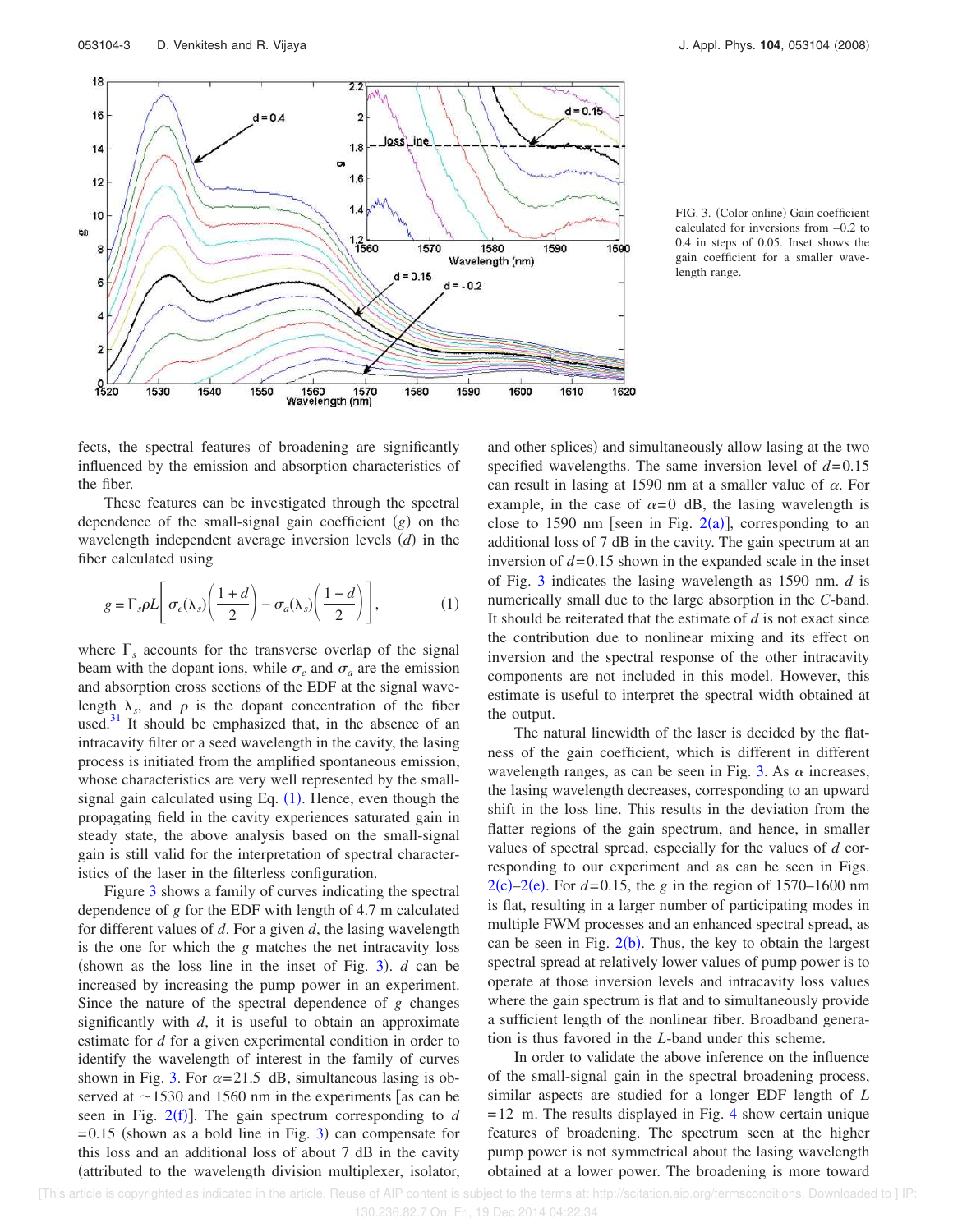

FIG. 4. (Color online) Spectral output from the EDFRL, with EDF of length of 12 m and DSF of length of 1 km. Thin green and thick blue lines correspond to low (20 mW) and high (250 mW) pump powers, respectively.

the shorter wavelengths (anti-Stokes region) in Figs.  $4(a)$  and  $4(c)$ , while it is toward the longer wavelengths (Stokes region) in Fig. 4(b). The spectrum is uniformly broadened in the case of Fig.  $4(d)$ . This feature can also be explained using the nature of the gain spectrum of the EDF. Figure 5 shows a family of curves representing *g* calculated for *L*=12 m and at different values of *d*. For the experimental conditions corresponding to this length, one can identify that the inversion corresponds to *d* values between −0.1 and 0. With the longer length of the doped fiber, there is a significant absorption in the *C*-band in the initial section of the fiber, resulting in a quasi-four-level operation of the laser. This explains the smaller values of average inversion for this configuration. In the case of Fig.  $4(a)$ , the value of  $\lambda_c$  is 1600 nm at the lower pump power. Since the gain curves are flatter on the lower wavelength side of 1600 nm in Fig. 5, the spectral broadening is skewed toward the anti-Stokes wavelength region for these values of  $d$ . On the contrary, in the case of Fig.  $4(b)$ ,  $\lambda_c$ =1592 nm at lower powers, and hence, with the increase in pump power, the broadening is toward its longer wavelength region due to the flatness of *g* in that region for *d* =0. For wavelengths between 1560 and 1580 nm, *g* monotonously decreases for positive *d*. Hence, the contribution to spectral broadening is primarily due to nonlinear effects, resulting in a uniform increase in the spectral spread about the

40  $20$  $0.6$  $-20$ 



FIG. 6. (Color online) Broadband generated from the EDFRL and the demultiplexed output with an interchannel spacing of 100 GHz.

 $\lambda_c$ , as can be seen in Figs. 2(c)–2(e) and 4(d). *g* is also found to have dips/inflections for *d*−0.2 between 1575 and 1590 nm, and between  $1530$  and  $1550$  nm (seen in Fig. 3 and in the inset of Fig. 5), resulting in significant dips in the broadband seen in Figs.  $4(c)$  and  $2(f)$ , respectively. The extent of broadening can be significantly increased with the use of larger pump powers and highly nonlinear fibers. The extent of broadening is different in the different wavelength ranges, implying that the coherence characteristics of the output are also expected to be different in different wavelength ranges.

A potential application for such a spectral broadband output from a cw laser is in fiber optic communication, where individual wavelengths can be extracted from the generated spread spectrum by using a suitable demultiplexer at the output of the cavity. Since the longitudinal mode spacing of this laser oscillator is in the megahertz range, the demultiplexed channels at an interchannel separation of, say, 100 GHz may be incoherent to a certain extent. In addition, the contribution from multiple nonlinear mixing processes can result in significant amplitude fluctuations. In order to assess the utility of the demonstrated broadband source for spectral splicing in the conventional communication band, the broadband is generated in the *C*-band. An EDF of smaller dopant concentration, with a length of 5 m, is used as the gain medium and a DSF with a length of 0.5 km is used as the nonlinear medium in this experiment. The generated broadband is spectrally sliced using a commercially available demultiplexer in the wavelength range of 1548.52–1555.75 nm with an interchannel spacing of 100 GHz on the International Telecommunications Union (ITU) grid in the *C*-band. The broadband from the laser and the demultiplexed output are shown in Fig. 6.

It is observed from the ten demultiplexed channels that the maximum power in each channel follows the spectral profile of the generating broadband and there are no significant fluctuations in the power of each channel. Contrary to the schemes which rely only on multiple nonlinear processes by propagation of a high power signal through a low dispersion fiber, the amplitude fluctuations are expected to be minimal in the present scheme since the nonlinear processes are aided by the intrinsic gain inside the ring cavity at the generated wavelengths. Each of the demultiplexed channels can be further subjected to modulation with a pseudorandom bit generator and subsequently tested for parameters such as eye opening penalty and bit error rate for its applicability in data



FIG. 5. (Color online) Gain coefficient calculated for EDF *L*=12 m for inversions from −0.2 to 0.5 in steps of 0.05. Inset shows the gain coefficient for a larger wavelength range.

 [This article is copyrighted as indicated in the article. Reuse of AIP content is subject to the terms at: http://scitation.aip.org/termsconditions. Downloaded to ] IP: 130.236.82.7 On: Fri, 19 Dec 2014 04:22:34